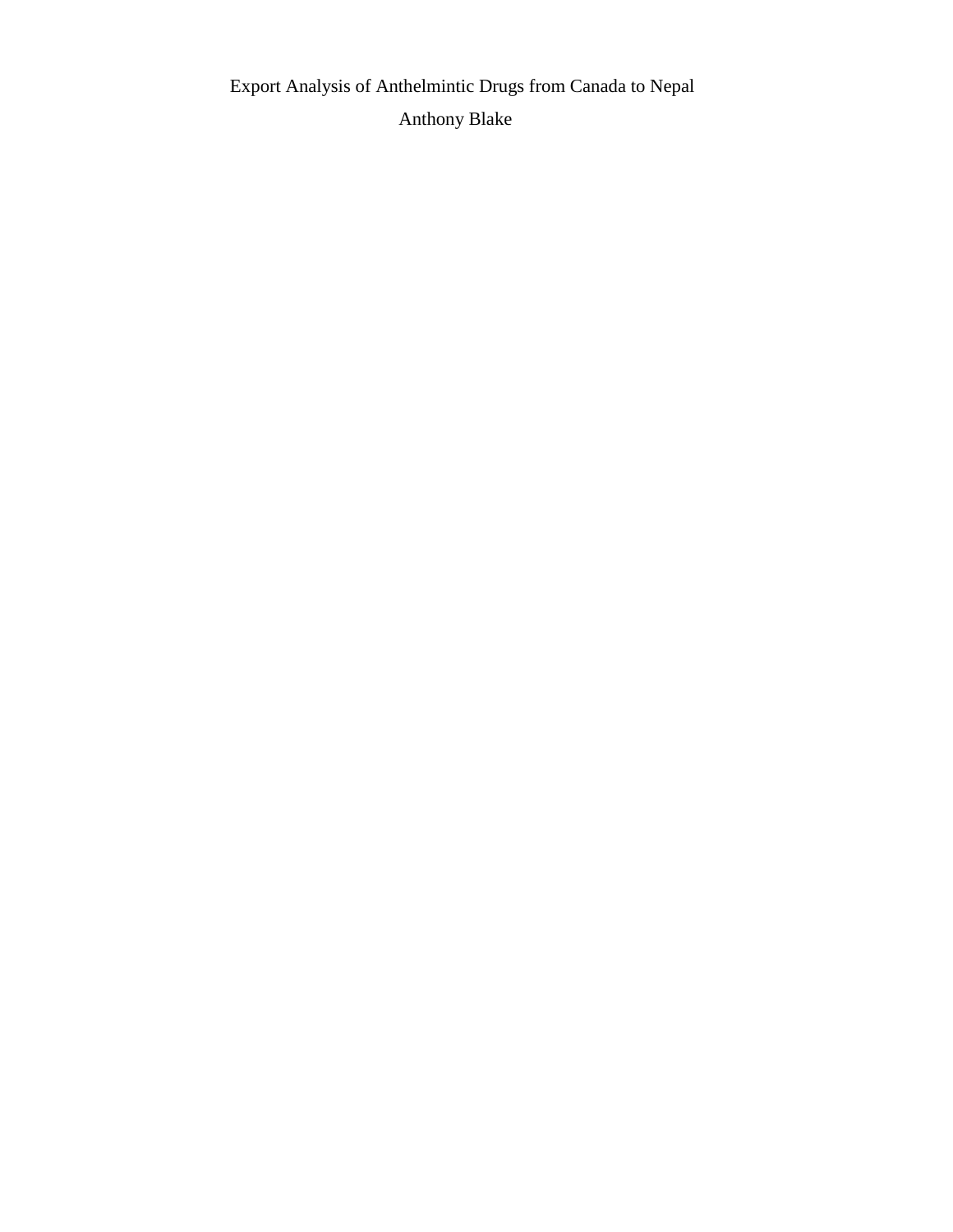# Part 1: Product Information

# **Nepal's Sheep Issue**

Nepal has a struggling economy, with a serious issue in food security (MoAD, 2016). Despite this fact, Nepal's predominant source of GDP and exports come from the agricultural industry, which in total employs approximately 70% of the population, at 38% of the GDP (MoAD, 2012). While looking further into these statistics, it should be noted that of the total revenue generated from exports, 7.4% can be attributed to hand made carpets, which generated \$78.4 in 2014 (Atlas Media, 2014). Unfortunately, a health risk within the livestock industry and specifically sheep production due to various parasites, can negatively impact the carpet making industry. As a potential solution to this issue; this paper will outline the viability of exporting anthelmintic dugs (commonly known as sheep drench) from Canada to Nepal.



**Sheep Farming Logistics**

**Figure 1 Nepal is the second largest producer of sheep in Southeast Asia (Sani et al., 2004).**

Southeast Asia plays a major role in the world's sheep population, accounting for approximately 10% of the world's population, which is held by mostly smallholders (Sani, Gray, & Baker, 2004). In addition, sheep and goats make up 15.8% of total livestock in Nepal (FAO, 2011). This fact highlights the importance of distributing anthelmintic drugs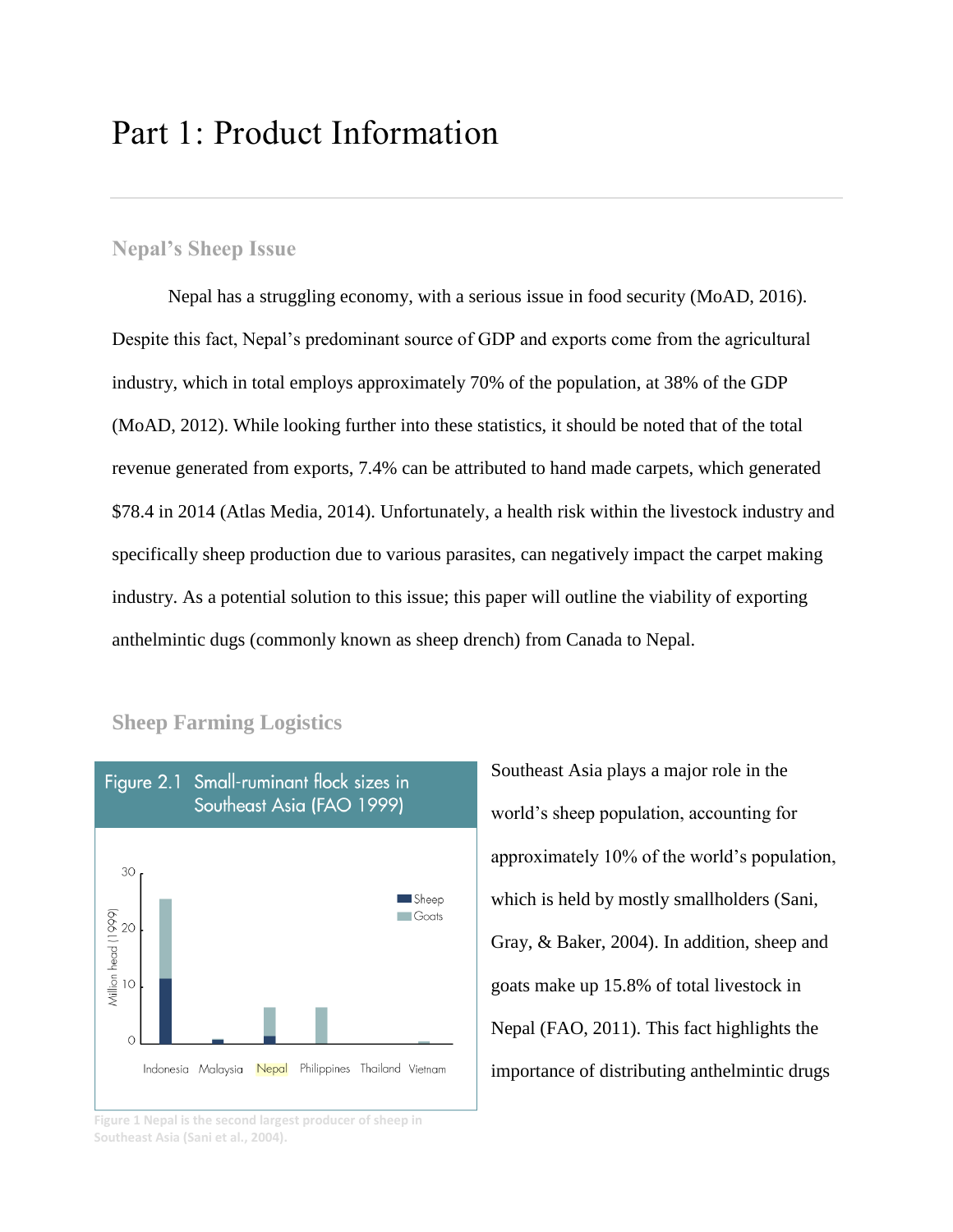throughout Nepal to ensure sheep farming continues to support the economy at a farming and industrial level.

Figure 1 outlines the distribution of flock sizes throughout Southeast Asia. It should be noted that although Nepal has a relatively small flock size to Indonesia, it is remains the second largest of the 6 countries. This is also important to note because of the sizeable herds in Nepal, only one region – the Mountain and Himalayas, that employ the transhumant farming system, is able to maintain such large flock sizes; whereas the rest of the country is unable to sustain this type of farming.

Sheep farming is practiced throughout Nepal, though it is most prevalent in 3 of the 4 geographic regions. The areas in which livestock farming is common are within the Northern parts of the region, referred to as the Mountain/Himalayas; the central region known as the Mid Hills; and the southern-most region as the Terai. There are also various livestock managing systems in place for these regions which include the Transhumant System; Sedentary System; and Stall-fed system, respectively (Chapagain, 2016).

Each farming system faces sets of challenges in terms of disease prevention. The Transhumant system focuses on the natural migratory patterns of sheep from lowlands to highlands, and between seasons, and consists of approximately 30% of all sheep production (Sani et al., 2004). This uncontrolled environment is subject to a higher risk of parasitic infection due to the size of the landscape that is regularly traversed, and the difficulty of administering medication to the infected ruminants. In contrast, the stall-fed or sedentary systems are easier managed since herd sizes are typically smaller, and the sheep do not have the same level of freedom as outlined in the transhumant system.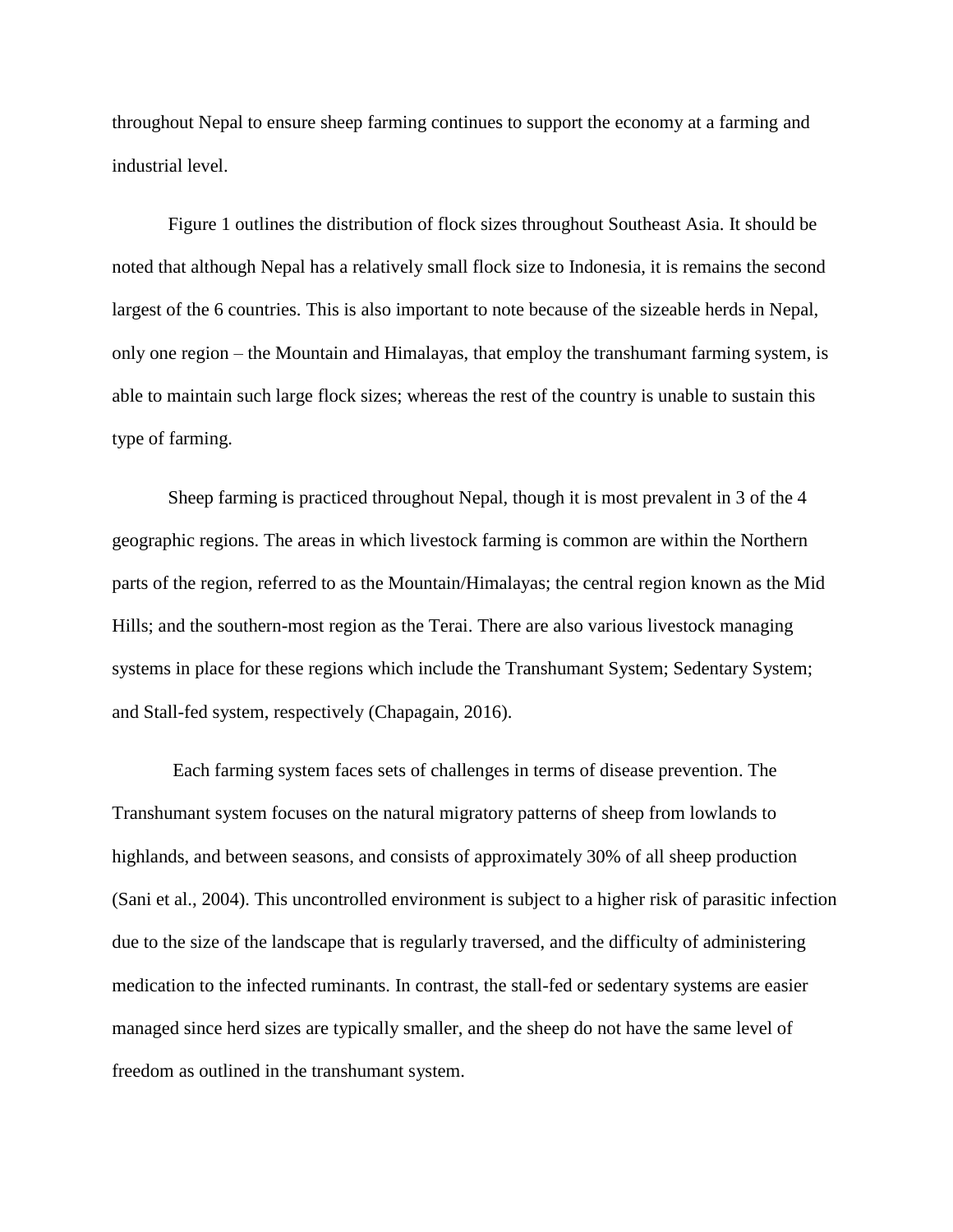# **Parasite Overview**

There are four genera of nematodes which are most prevalent in Asia, and these include the *Haemonchus, Trichostrongylus, Strongyloides, and Oesophagostomum* (Sani et al., 2004)*.* These can be detrimental to sheep farmers and have devastating effects on herds; especially within the Transhumant farming system given most of sheep rearing is performed in the mountain/hills region. Although studies on this topic of research are scarce, it has been found that in developing nations, sheep mortality can be anywhere between 29% and 60% in perinatal sheep (Sani et al., 2004).



**Figure 2: Life Cycle of Gastrointestinal Nematodes**  (Roeber et al., 2013)

*Figure 2* outlines the common life cycle of Nematode (Strongylida) parasites in small ruminants. Infection rates and vulnerability can vary between species of nematode, and species of the host; as well as other factors including host's age, immuno-compromisation, and exposure to ensheathed (free-living) environmental parasites (Roeber, Jex, & Gasser, 2013).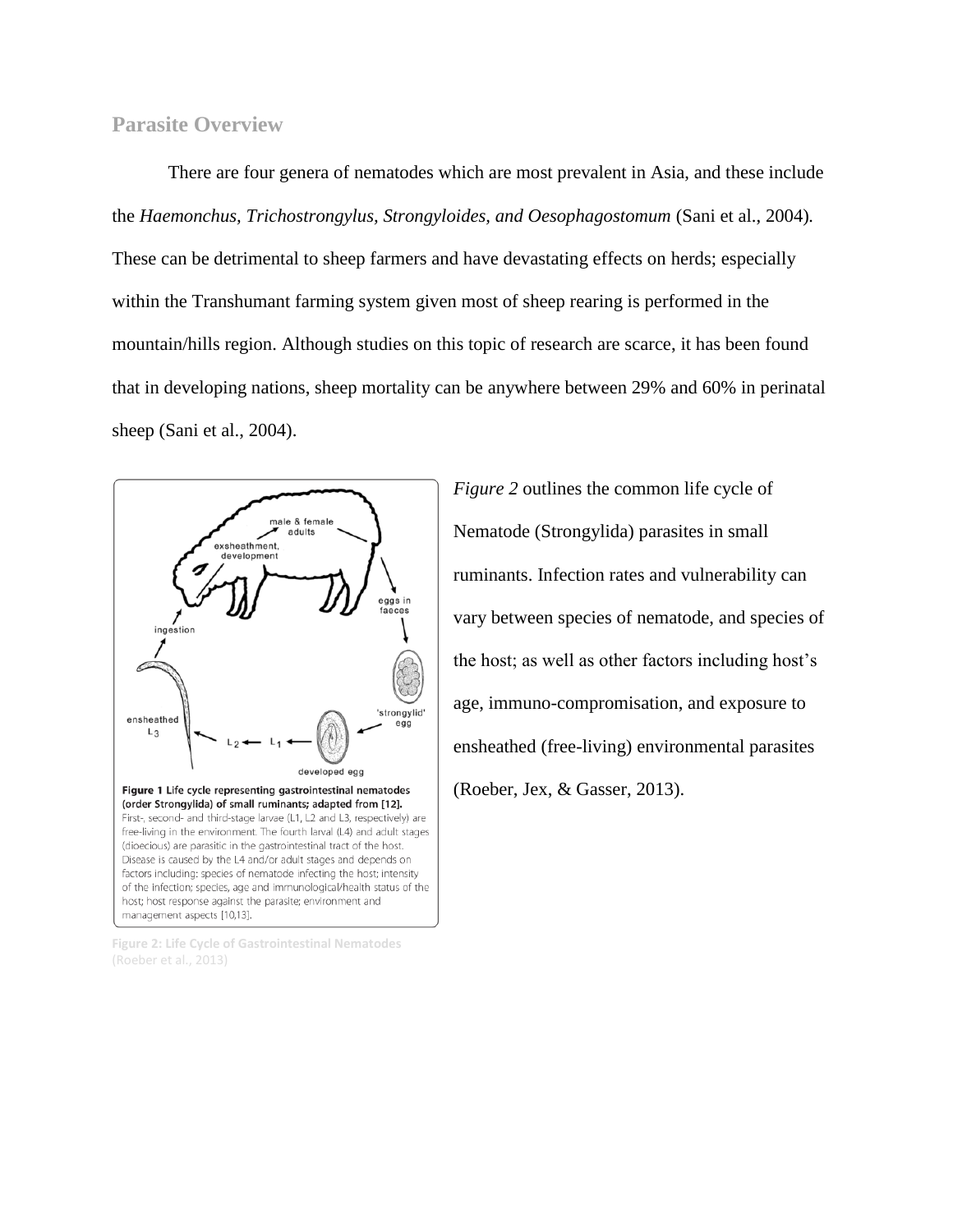

Figure 3: Relationship between the Parasite, Host, and Environment. (Roeber et al., 2013)

*Figure 3* outlines the interaction between the parasite with the host and the environment. Three stages are present in this diagram, which are the parasitic stage, contaminating stage, and infectious stage. The key information to be derived from the figure above is the stages in which strategic drenching, rotational grazing, and anthelmintics are of most importance. In relation to anthelmintic treatment and environmental factors, the contamination stage should focus on a strategic use of drenching and rotational grazing; the infectious stage should focus on rotational grazing, and the parasitic stage should focus on anthelmintic use.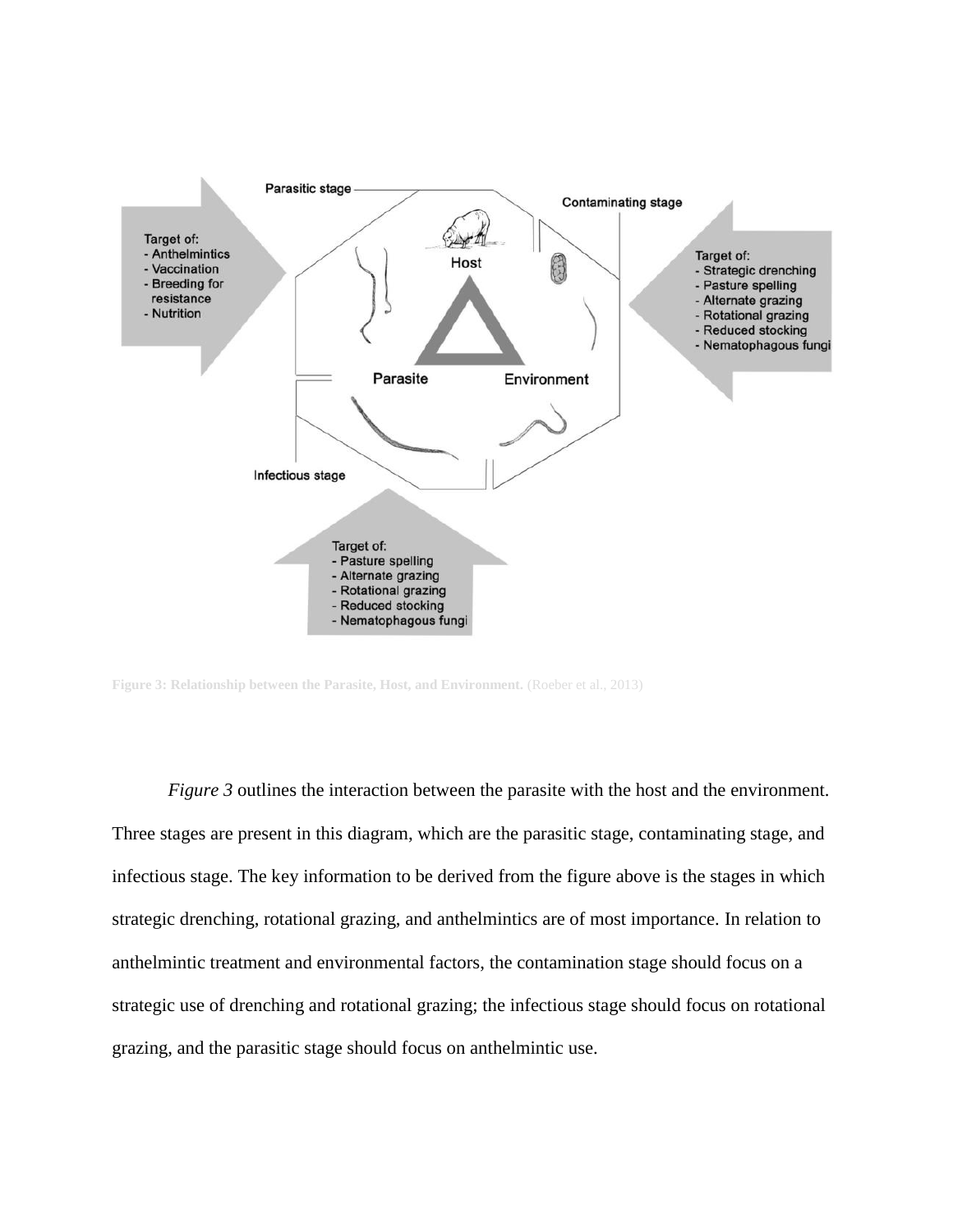Strategic use of drenching, rotational grazing (which is already employed in the most prominent form of sheep farming – the transhumant system), and proper anthelmintic use should reduce the prevalence of parasites in hosts. Exercising these techniques could positively impact the Nepalese economy, given that regions in Southeast Asia have an endemic case of nematodes in small ruminants (Roeber et al., 2013).

| Worm                          | Sedentary | Migratory |  |  |
|-------------------------------|-----------|-----------|--|--|
| Haemonchus contortus          | $\star$   | $\star$   |  |  |
| Trichostrongylus axei         | $\star$   | $\star$   |  |  |
| T. colubriformis              |           | $\star$   |  |  |
| T. vitrinus                   | $\star$   |           |  |  |
| T. orientalis                 |           |           |  |  |
| Bunostomum trigonocephalum    |           | $\star$   |  |  |
| Cooperia curteici             |           | $\star$   |  |  |
| C. punctata                   | $\star$   |           |  |  |
| Oesophagostomum asperum       |           |           |  |  |
| O. venulosum                  |           | $\star$   |  |  |
| Trichuris ovis                | $\star$   | $\star$   |  |  |
| Strongyloides papillosus      |           |           |  |  |
| Teladorsagia circumcincta     |           |           |  |  |
| T. davtiani                   |           | $\star$   |  |  |
| T. trifurcata                 |           | $\star$   |  |  |
| Ostertagia leptospicularis    |           |           |  |  |
| O. nianquingtanggulaensis     |           |           |  |  |
| Grossospiculagia occidentalis |           |           |  |  |
| Chabertia ovina               |           | $\star$   |  |  |
| Skrjabinema ovis              |           | $\star$   |  |  |

*Figure 4* illustrates the various parasite species that affect small ruminants in Nepal, under two different farming systems. The migratory farming system would fall under the Transhumant system, which is also the most prominent way of raising sheep in Nepal. From this chart, it should be noted that the range of parasites that can infect the host is increased with the migratory system, and therefore places a larger burden on farmers to maintain proper drenching or rotational grazing practices.

**Figure 4: Gastrointestinal parasite species of small ruminants reared under sedentary and migratory management systems in Nepal** (Sani et al., 2004)**.** 

#### **Ivomec® Sheep Drench**

#### **Product**

Ivomec® Drench for Sheep is an anthelmintic produced in Quebec, Canada, by Merial. This product covers a wide array of parasites such as gastrointestinal nematodes, lungworm, and nasal bot. The gastrointestinal nematodes that are included under this umbrella are the same ones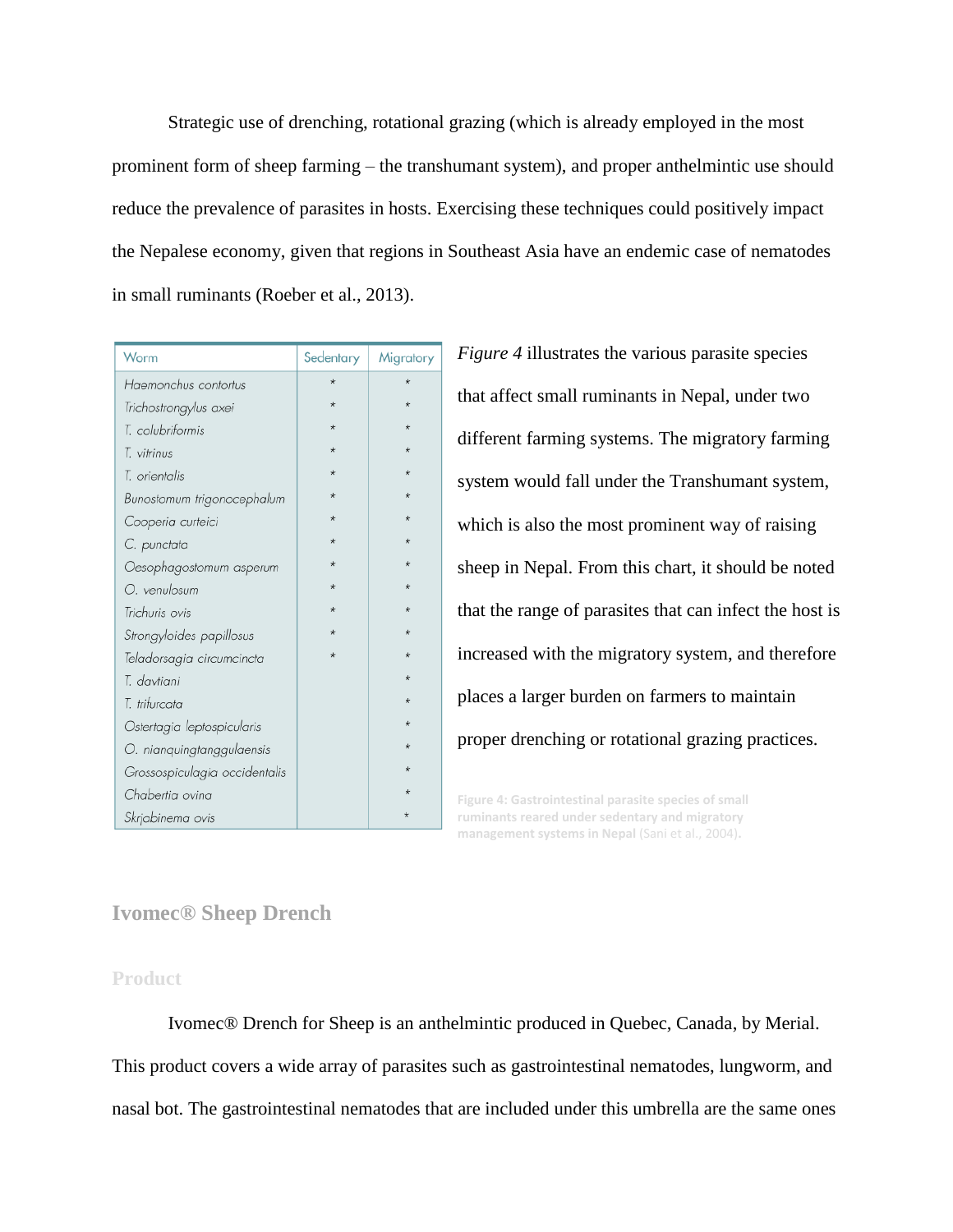which are most commonly affecting the Nepalese sheep population – the nematode strongylida. The product should be administered in a single dose, orally, at 2.5ml per 10kg of body weight. The treatment should be repeated any time a parasitic infection occurs (Merial, 2016).

Environmentally, the product is safe to use and farmers should not have any concerns regarding residuals or possible spillage, as when the ivermectin comes in contact with soil, it slowly becomes inactive. An added benefit is the storage temperature for ivermectin, at 30 degrees Celsius, which falls under the average temperature for Nepal of 23 degrees Celsius (Merial, 2016).

| <b>IVOMEC<sup>®</sup> DRENCH FOR SHEEP</b>                                                                                                                 |
|------------------------------------------------------------------------------------------------------------------------------------------------------------|
| <b>Merial</b>                                                                                                                                              |
| (ivermectin)                                                                                                                                               |
| DIN 00622125                                                                                                                                               |
| <b>VETERINARY USE ONLY</b>                                                                                                                                 |
| Active Ingredient: Each mL contains 0.8 mg of ivermectin.                                                                                                  |
| <b>WARNING</b>                                                                                                                                             |
| Treated animals must not be slaughtered for use in food for at least 14 days after the latest treatment with this drug.                                    |
| Keep out of reach of children.                                                                                                                             |
| <b>INDICATIONS</b>                                                                                                                                         |
| IVOMEC <sup>®</sup> is indicated for the treatment of parasitic infestation due to:                                                                        |
| <b>GASTROINTESTINAL NEMATODES</b>                                                                                                                          |
| Adult and immature forms of Haemonchus contortus(1), Ostertagia circumcincta(1), Trichostrongylus axei, T. colubriformis(1), Oesophagostomum               |
| columbianum and Cooperia curticei.                                                                                                                         |
| Adult forms of Nematodirus battus, Oesophagostomum venulosum, Chabertia ovina, Trichuris ovis and Strongyloides papillosus.                                |
| Immature forms of Nematodirus spathiger.                                                                                                                   |
| <b>LUNGWORM</b>                                                                                                                                            |
| Adult and Immature forms of Dictyocaulus filaria.                                                                                                          |
| <b>NASAL BOT</b>                                                                                                                                           |
| All larval stages of Oestrus ovis.                                                                                                                         |
| (1) Includes known benzimidazole-resistant strains.                                                                                                        |
| <b>DOSAGE AND ADMINISTRATION</b>                                                                                                                           |
| IVOMEC should be given as a single dose treatment. Administer orally at a dose of 2.5 mL of IVOMEC per 10 kg of body weight, with any standard             |
| drenching equipment which provides a consistent dose volume. Repeat treatment may be necessary when reexposure to parasite infection occurs.               |
| <b>ENVIRONMENTAL SAFETY</b>                                                                                                                                |
| Studies indicate that when ivermectin comes in contact with the soil, it readily and tightly binds to the soil and becomes inactive over time. Drug        |
| containers and any residual contents should be disposed of safely (eq. by burying or incinerating) as free ivermectin may adversely affect fish or certain |
| water-borne organisms.                                                                                                                                     |
| <b>CAUTION</b>                                                                                                                                             |
| Coughing, which usually lasts for only a few minutes, may occur in a small percentage of sheep immediately after treatment; this passing response is       |
| of no consequence.                                                                                                                                         |
| <b>STORAGE</b>                                                                                                                                             |
| Do not store this product at a temperature exceeding 30°C.                                                                                                 |
| Merial Canada, Inc., 20000 Clark Graham, Baie d'Urfé, Québec H9X 4B6                                                                                       |
| <sup>®</sup> Registered trademark of Merial.                                                                                                               |
| Net contents:                                                                                                                                              |
| 1 L                                                                                                                                                        |
| 2.5L<br>2022-2957-00                                                                                                                                       |
| 2022-2958-00                                                                                                                                               |
| CDN-1182036.2                                                                                                                                              |

**Figure 5: Ivomec Sheep Drench Product Label. Source: https://merialce.naccvp.com/product/view/1182036**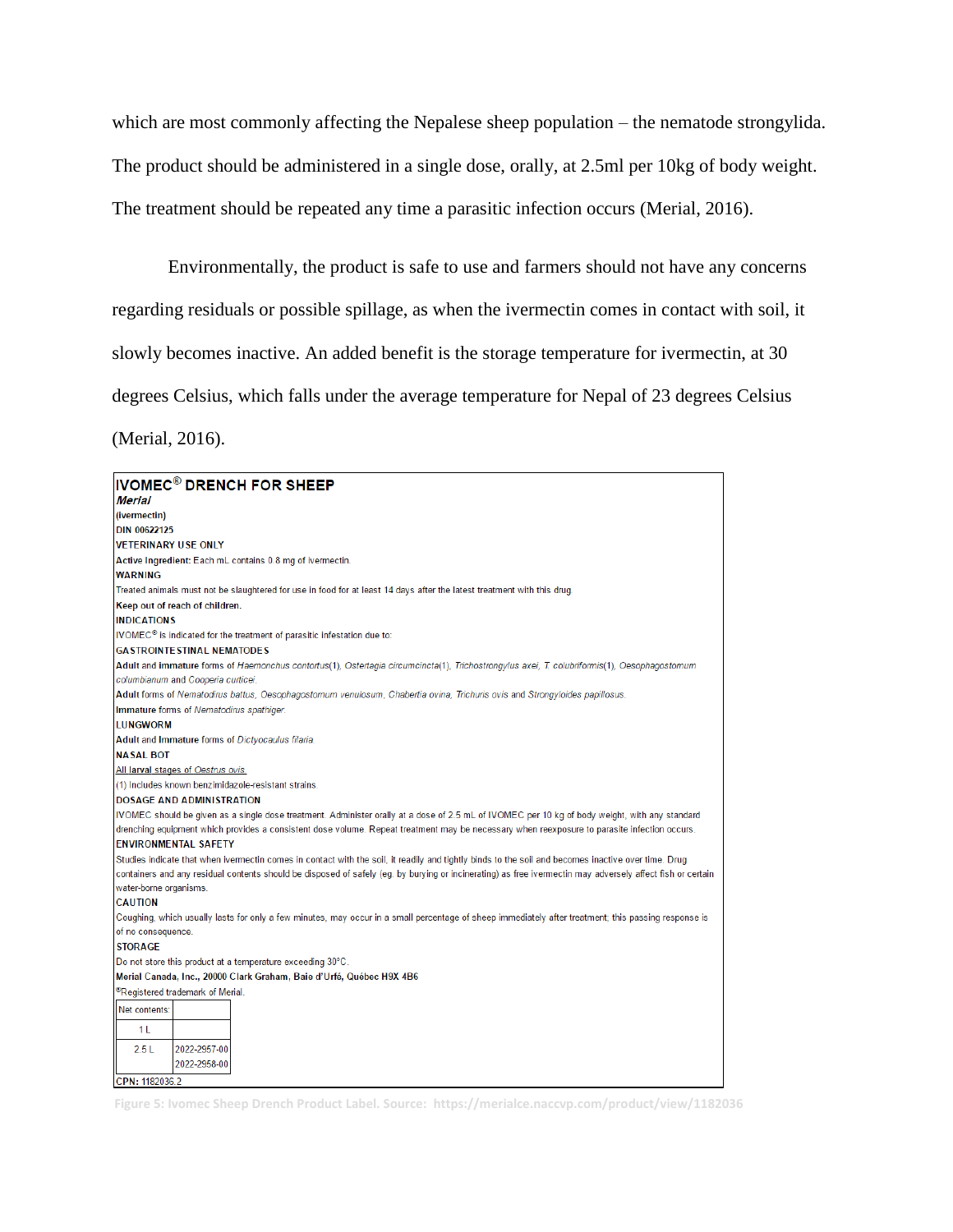Ivomec Sheep Drench is packaged in either a 1 L or 2.5 L jug, which contains 1000 mL of drug or 2500 mL respectively. With a standard dosage of 2.5 mL per 10kg of body weight, this equates to 11.25 mL needed to treat a ruminant with an average weight of 100lbs. Under these assumptions, a 2.5 litre jug of Icomec® can treat approximately 222 sheep.

#### **Potential Product Ineffectiveness**

According to research conducted by the Australian Government through the Australian Centre for International Agricultural Research, ivermectin resistances could be present within sheep populations in Southeast Asia. It was observed that farmers who are relatively wealthy within Southeast Asia, that the common use of ivermectin created some inherent resistance (Sani et al., 2004). However, the lower economic status of Nepalese farmers, it can be concluded that ivermectin based products such as Ivomec® will not have any issues in treating parasitic infection, since farmers likely do not have abundant access to the drug.

#### **Company Overview**

Merial is headquartered in Lyon, France, with offices all over the world. However, offices were established in Montreal, Quebec, and have been operating in Canada for over 30 years. Merial Canada conducts outreach programs to developing nations, with the focus of ensuring food security and conducting epidemiological research. Not only does Merial have the means to provide anthelmintic products to sheep herders, but they also possess the intellectual capacity to aid Nepalese farmers in maintaining a healthy livestock herd. In addition to the intellectual capacity, Merial is also partnered with world government agencies such as the World Organisation for Animal Health (OIE), and the UN's Food and Agriculture Organization (FAO). (Merial, 2016)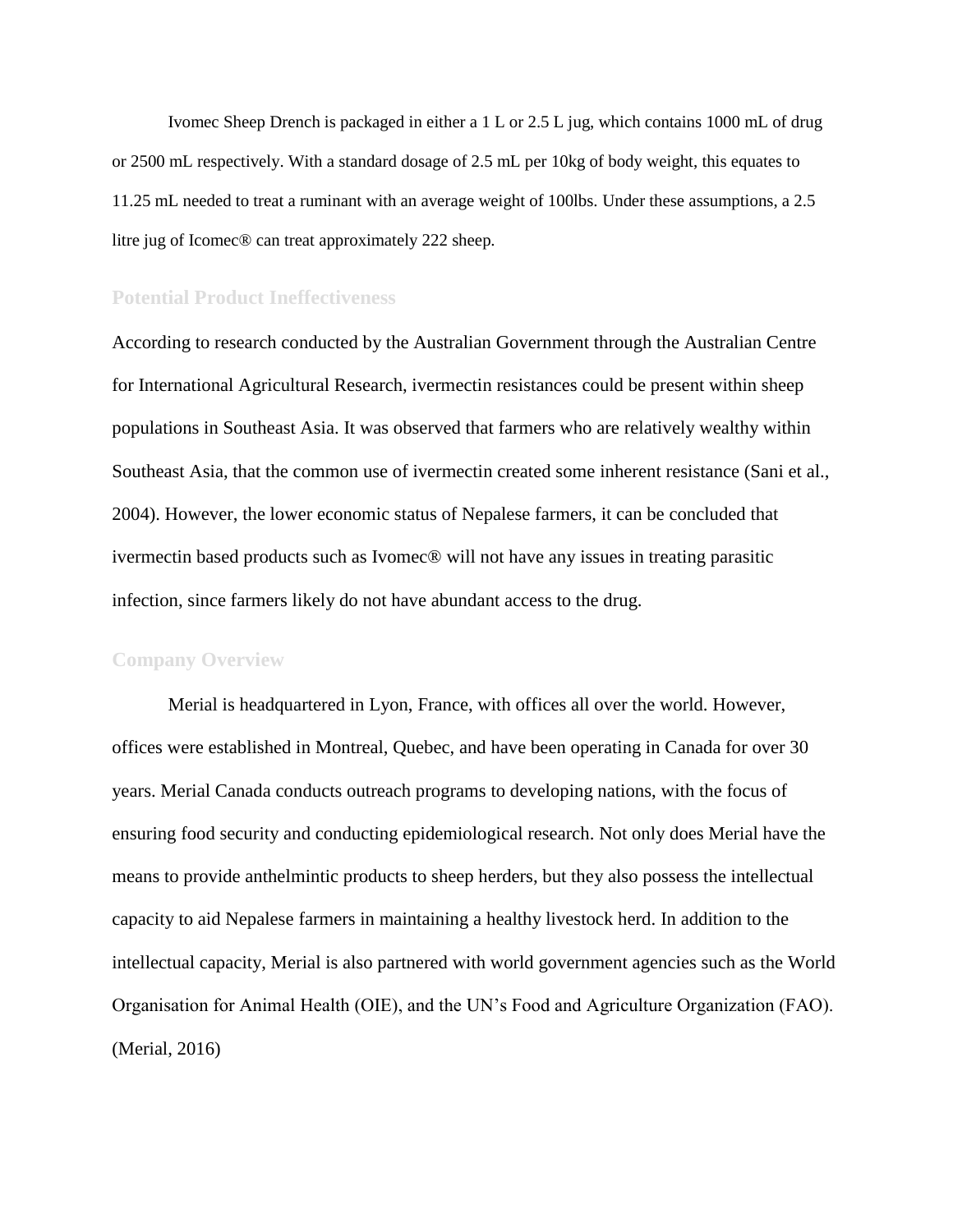An added benefit to a multinational company, are the offices and support that are located on a global scale. Merial also has offices in Mumbai, India, which could be utilized by the Nepalese if specific needs were to arise.

#### **Benefits**

#### **Canadian Benefits**

Canada and namely Canadian producers of Ivermectin and Icomec® sheep drench would benefit from trade with Nepal, in a few ways. First, Canadian producers of ivermectin such as the Alberta Veterinary Institute, or Merial Canada, would have increased revenues due to the ability to sell to a larger consumer base. This increased revenue however, would be unsubstantial as the Nepalese farmers do not have the same level of financial security as North American farmers.

The benefit to Canadian industry would rather be in an intangible asset such as "goodwill". Merial has proven that outreach programs and investing in developing nation's agricultural infrastructure is valuable, through the already pre-existing research and development projects taking place.

Other local producers of ivermectin would be able to take advantage of the "goodwill bandwagon" and increase their intangible assets. The positive perception of the company derived from their involvement within developing nations would reflect positively, and give domestic consumers an extra incentive to purchase their product.

With Canada in the forefront as the lead producer of anthelmintics for Nepal; other branches of Merial could benefit as well. Merial offices in India would have the opportunity to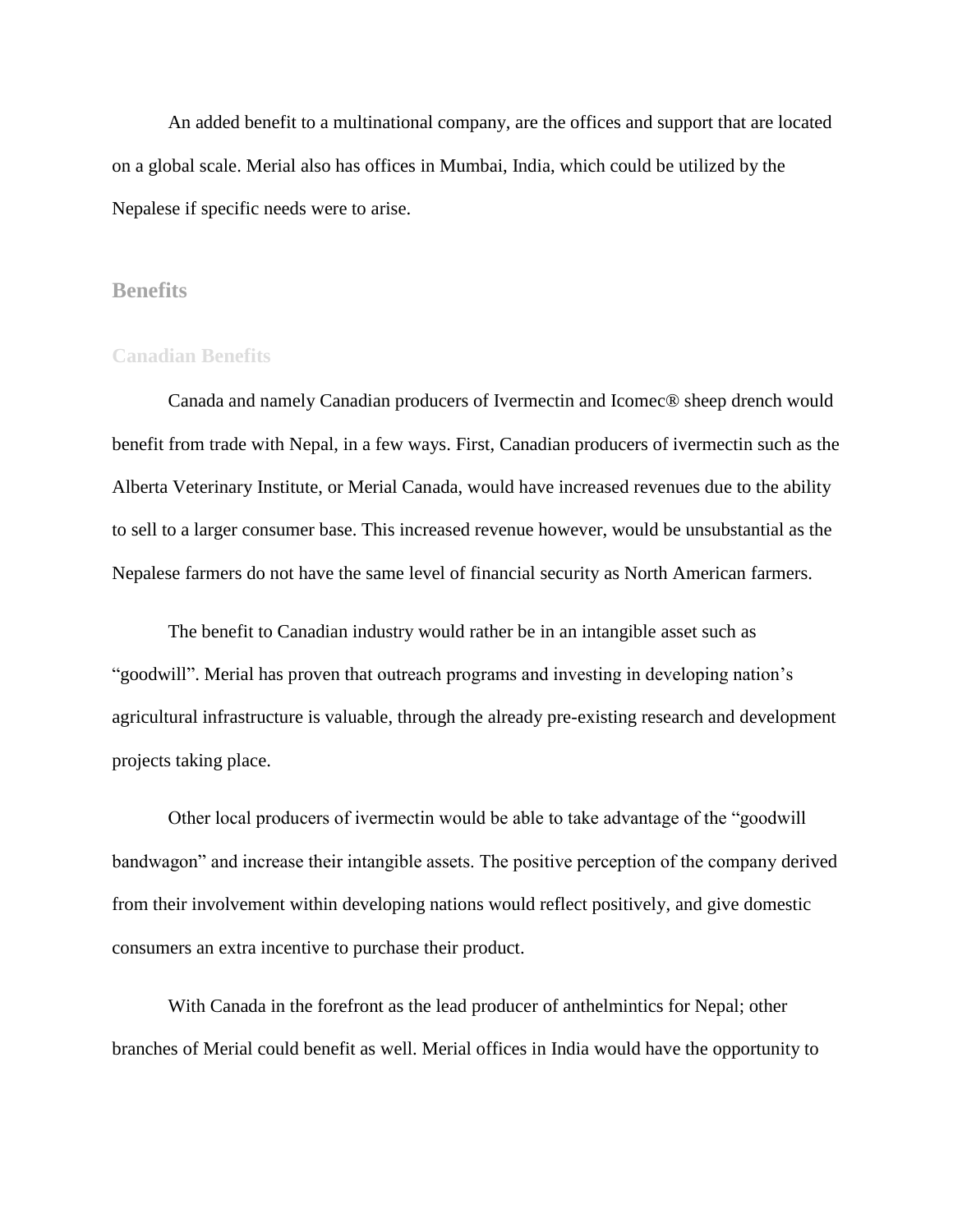produce the drug, and utilise connections with Nepal to turn profit, while maintaining the favourable reputation in Canada which would act as free marketing.

#### **Nepalese Benefits**

Investment into livestock agriculture, namely sheep herding, by Merial Canada would benefit Nepalese farmers and communities greatly. Among the symptoms from nematodic infection, reduced production of wool and muscle mass, also sudden death is commonly associated (Roeber et al., 2013).

|       | Animals Total number of<br>faecal samples<br>examined | <b>Intestinal parasites</b> |                             | <b>Total number of</b> | <b>Blood parasites</b>   |             |                                    |          |
|-------|-------------------------------------------------------|-----------------------------|-----------------------------|------------------------|--------------------------|-------------|------------------------------------|----------|
|       |                                                       | Number<br>of positive       | Percentage $\gamma^2$ value |                        | blood smears<br>examined | of positive | Number Percentage $\gamma^2$ value |          |
| Sheep | 251                                                   | 169                         | 67                          | $65.0**$               | 242                      | 27          | 11                                 | $15.4**$ |
| Goats | 379                                                   | 131                         | 35                          |                        | 312                      | a           |                                    |          |

\*\*Value with similar superscript in a column is highly significant (p>0.01)

**Figure 6: Prevalence of Internal Parasites in Tamil Nadu** (Velusamy, Rani, Ponnudurai, & Anbarasi, 2015)**.**

*Figure 5* displays the severity of intestinal parasites in sheep and goats for Western Tamil Nadu. In this report, the assumption will be that Nepalese sheep have a similar exposure and infection rate as the Indian region of Tamil Nadu. This assumption will be justified by comparing the similarity in climate and economic status of the two regions.

A faecal sample size of 251, 169 were found to be contaminated with intestinal parasites. This leaves the sheep population open to exposure and the often fatal symptoms to follow. However, with the introduction of Ivomec®, sheep mortality should be greatly reduced. Around the world, the sheep industry relies heavily on the proper administration of anthelmintics to reduce infection from parasites; therefore Nepal should have access to this same level of treatment (Sutherland, Shaw, & Shaw, 2010).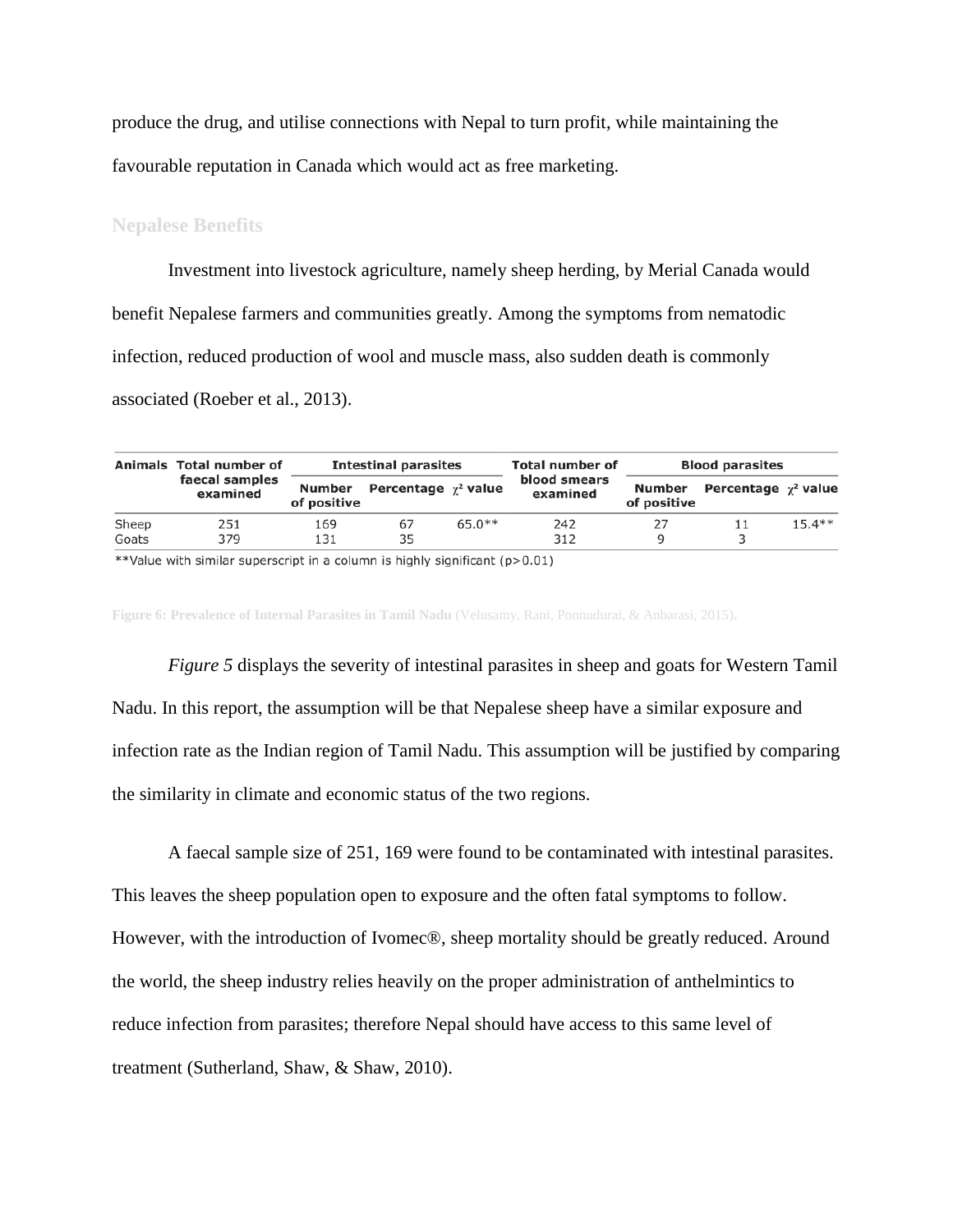According to a study conducted by the School of Environmental and Rural Science through the University Of New England, Australia; the wool production of sheep while uninfected by parasites is  $2.3g/d$  higher than infected sheep (Kelly, Walkden-Brown, & Kahn, 2012). This loss in wool production is detrimental to Nepal's export potential of hand-woven carpets, and in turn reduces the standard of living for families.

The impact of Nepal's wool industry on their export potential is significant because, in 2014, Nepalese carpets consisted of 7.4% of Nepal's total exports, which totalled \$78.4 million dollars (Atlas Media, 2014). This continues to be Nepal's #1 export, and if the industry wanes, the national GDP would fall, and families would be in a worse economic state.

Not only would Nepal benefit from the product itself, but with Merial's involvement and reputation as an innovator, Nepal could potentially benefit from increased relations with Canada, and epidemiological research. Currently, there are few studies pertaining to sheep production in the hilly regions of Nepal, with the only ones present being very dated. With farmers having the necessary tools to be educated in regards to parasite prevention, this will only further increase wool yields through informed use of the sheep drench.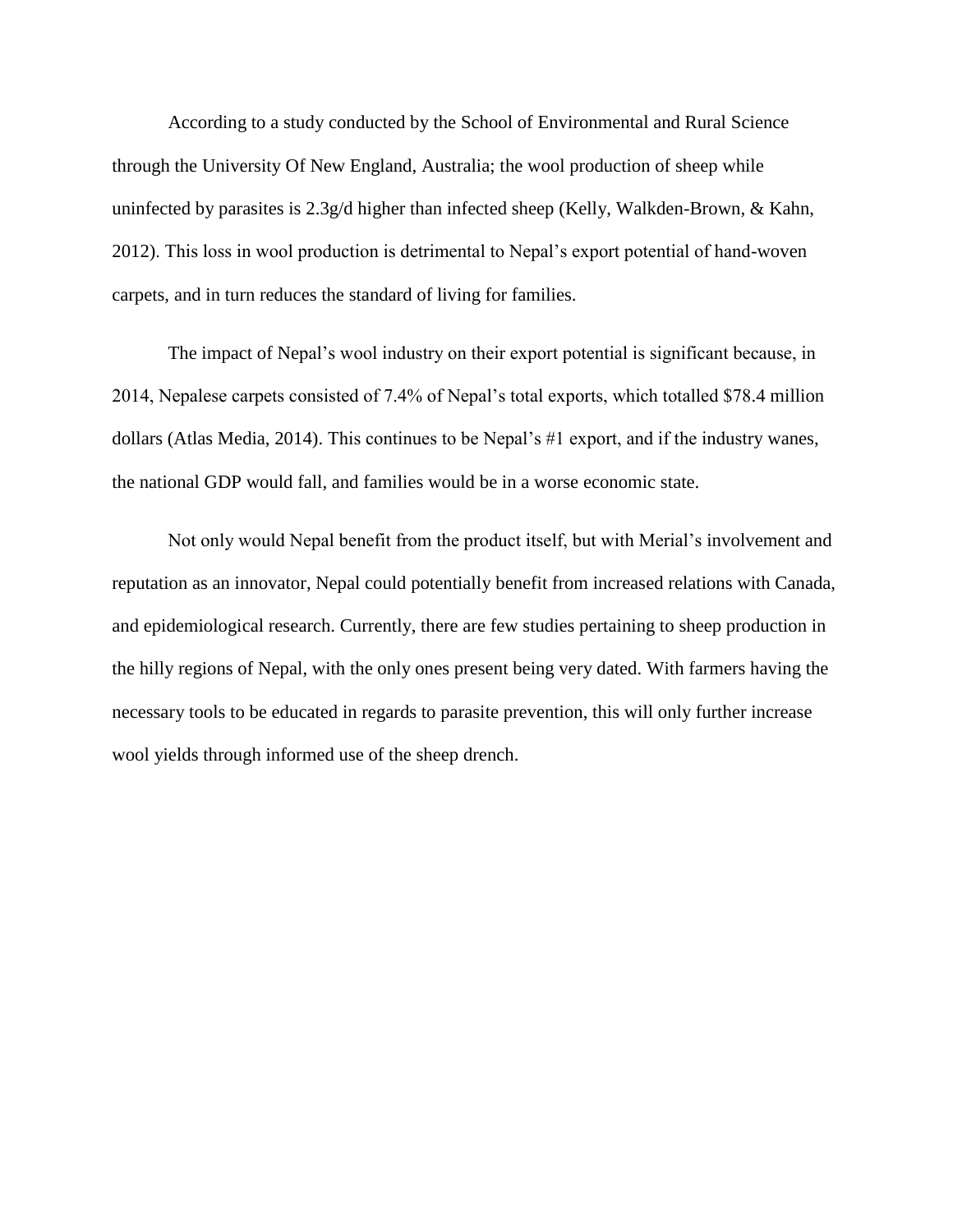# PART 2: Export Potential to Nepal

# **Cost Analysis**

#### **Product Costs**

Ivomec® Drench for Sheep, through a third party retailer, comes up to \$103.40 CAD for a 1 Litre jug (Jefferspet, 2016). Assuming the product has a mark-up of approximately 20% in order for the retailer to gain profit, we will conclude that the product coming directly from Merial, due to a partnership with farmers in Nepal, will cost \$80 CAD.

### **Transportation Costs**

DHL is a freight company that ships to worldwide locations. Under their specifications, Nepal is categorized under the South Asian destination prices, which costs \$54.86 CAD for 1kg, or 1 Litre of product (Lan, L,. 2013). In addition to this, remoteness fee may apply if the location is in a hard-to-reach area. The remoteness fee costs \$37.55 CAD (Lan, L,. 2013).

#### **Farmer's Costs**

One jug of Ivomec® sheep drench, with shipping and remoteness fee uncluded, is approximately \$172.41 CAD. This translates in to 14145.22 Nepalese Rupees at current 2016 exchange rates (Google Finance, 2016). Adding on to these assumptions; if the average sheep herd size for a farmer within the transhumant system is 30, then this means one 1 Litre jug would be able to service 2.96 herds. This information was derived from the amount of Ivomec® drug that is needed to cure one sheep. If the drug is divided up between farmers; that would mean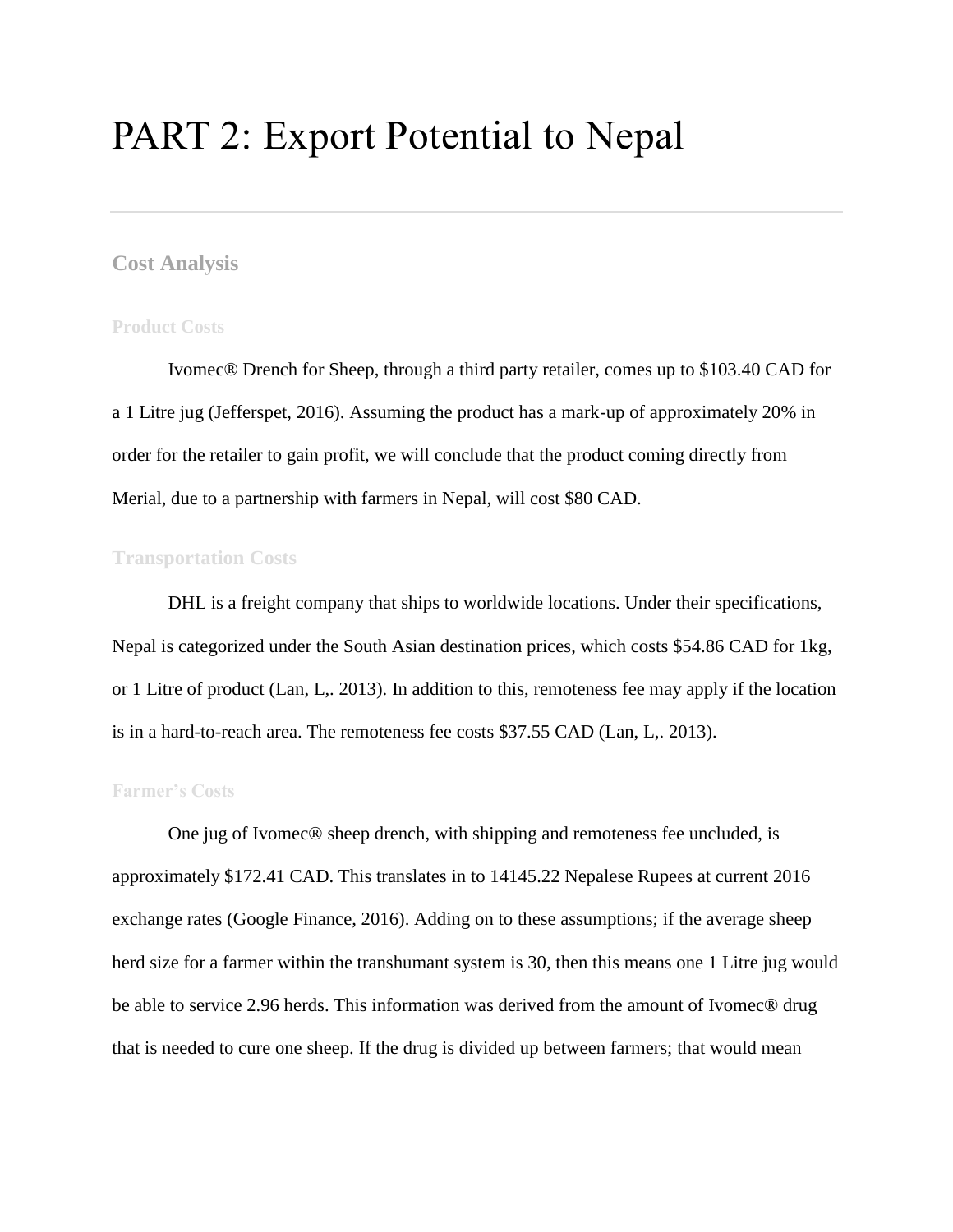each farmer would be able to service almost the entirety of their sheep herd, for \$57.47 CAD or 4,715.07 NRP.

# **Export Potential**

#### **Poverty**

There are many barriers that may block potential trade with Nepal, especially in terms of the country's poverty and geographic location. The Gross National Income in 2014 for Nepal was \$730.00 USD, which may be inflated due to domestic government workers or Nepalese citizens who are working overseas (Rural Poverty, 2014). Taking this in to account when considering export potential of a product that would cost an individual ~\$172.41 CAD, greatly reduces it's potential to become a household product. If this price is broken up between three farmers, and communities have the ability to come together and share in the cost of this product, the individual cost would go down to \$57.47.

#### **Geography**

Geographically, Nepal is a landlocked country with improved access to imports from neighbouring countries such as India or China. Importing products from Canada will be expensive and inefficient unless both countries can find benefit from the trade. In order for Canada to ship a product from Nepal, the cost of the product is almost doubled from \$103.40 CAD to \$172.41 CAD. If the product were to be shipped from a closer location, or produced within Nepal, these costs would be greatly reduced.

#### **Transportation Logistics**

Distribution of the product once it reaches Nepal would be a challenge in itself. According to the WorldBank, a lack of accessibility from economic centres to more rural parts of the country is one of the root causes of conflict and instability (WorldBank, 2013). This obstacle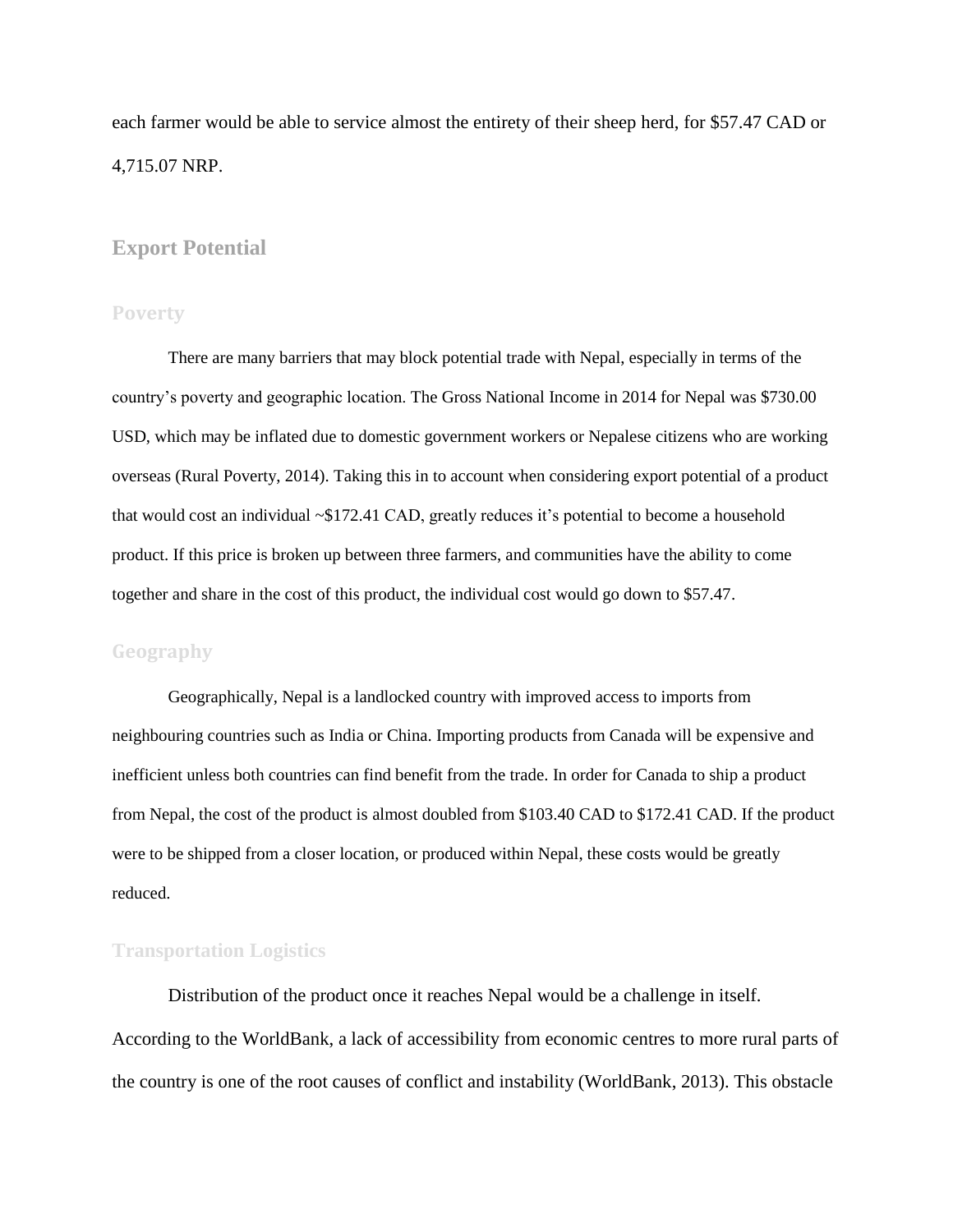would make it difficult for the product to reach farmers in Northern Nepal, as the destination is within the mountainous Himalayas for sheep herders. Since DHL would have to ship to the closest mainland to Nepal, being India – Merial India could have the potential to help transport the product north to Nepal.

# **Competitive Products**

Ivomec® Sheep Drench contains the active ingredient of 0.8mg of ivermectin per mL of drench (merialce, 2016). Ivermectin is a common drug used to treat gastrointestinal nematodes in sheep; therefore a product such as Ivomec<sup>®</sup> is not necessarily needed when the pure drug is already accessible (cswri, 2016). Competitive products in the market would be any drug that is readily available for use, at a cheaper cost, that may be produced locally. The incentive to buy Ivomec® specifically would be for the added benefit of potential outreach and research initiatives conducted by the parent company Merial.

# **Recommendations**

The ability for farmers to buy Ivomec® Sheep Drench will be entirely up to the individual's income. Unless government intervention and subsides can offset some of the costs – farmers may not find value in the product. However, if the product proves to be useful in that increased revenues from treated sheep, in the form of increased wool and meat production, can offset these costs; then it is possible that the farmers would have an incentive to buy the drug from Canadian producers.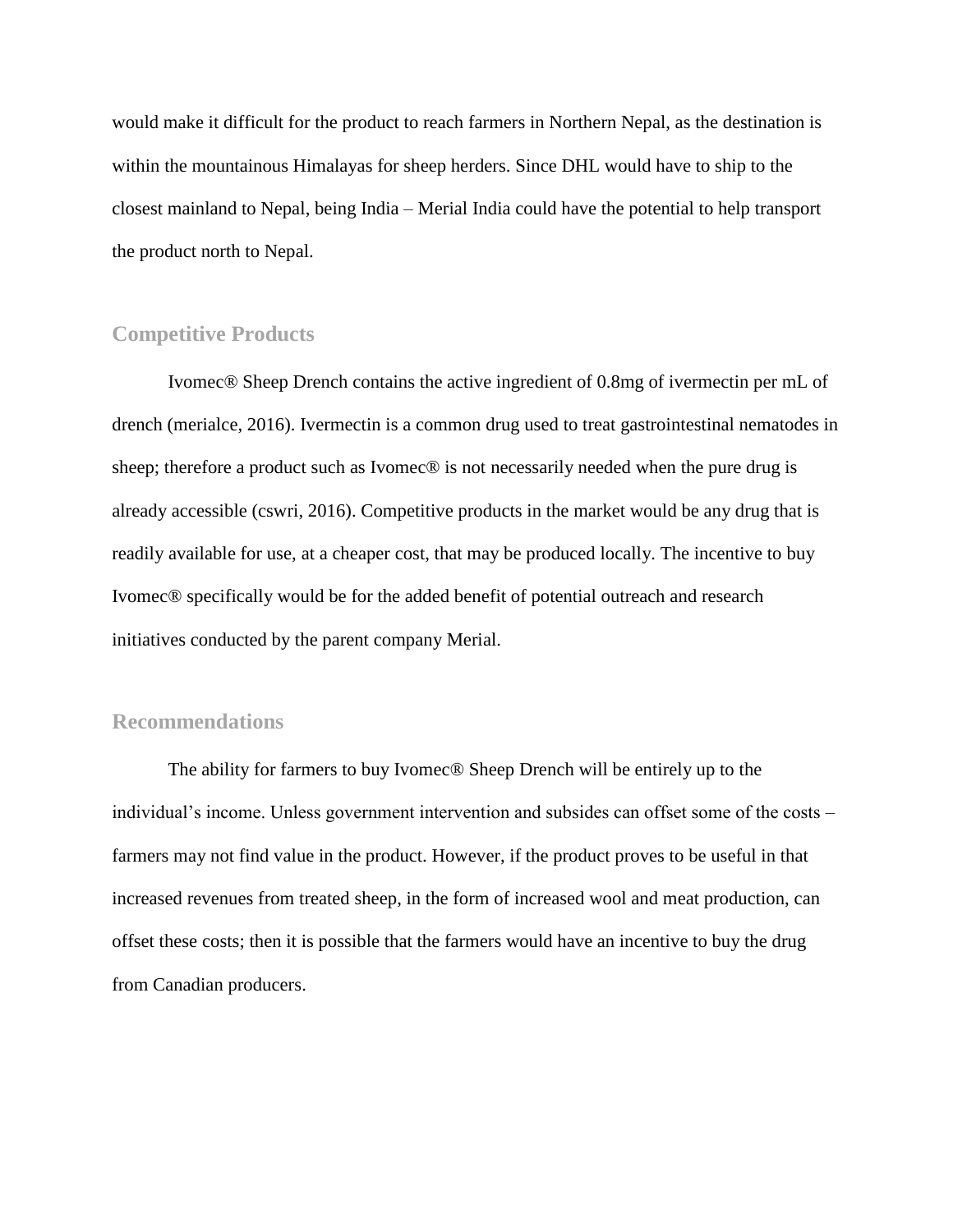#### References

- Atlas Media. (2014). (Visualisations contained in atlas media are sourced from comtrade.un.org, an online database owned by the United Nations that contains trade information). Retrieved from: <http://atlas.media.mit.edu/en/profile/country/npl/>
- Food and Agriculture Organization of the United Nations. (2011). *FAOSTAT Livestock*. Retrieved from: http://www.fao.org/faostat/en/#data/EK
- Google Finance. (2016). Google Search Widget for Currency Conversion. Retrieved from: http://www.google.ca
- Jefferspet. (2016). Ivomec® Sheep Drench Product Page. Retrieved from: https://www.jefferspet.com/products/ivomec-sheepdrench?via=55352d8bf2131d88f7000015
- Kelly, G. A., Walkden-Brown, S. W., & Kahn, L. P. (2012). No loss of production due to larval challenge in sheep given continuous anthelmintic treatment via a controlled release capsule. *Veterinary Parasitology*, *183*(3–4), 274–283. https://doi.org/10.1016/j.vetpar.2011.07.033
- Central Sheep and Wool Research Institute. (2016). Technologies Developed by CSWRI. Retrieved from: http://www.cswri.res.in/technology\_developed.asp
- Compendium of Veterinary Products. (2016). Ivomec® Drench for Sheep. Retrieved from: https://merialce.naccvp.com/product/view/1182036
- Ministry of Agriculture Development. (2016). Food and Nutrition Security in Nepal: A Status Report. Retrieved from: http://www.moad.gov.np/
- Roeber, F., Jex, A. R., & Gasser, R. B. (2013). Impact of gastrointestinal parasitic nematodes of sheep, and the role of advanced molecular tools for exploring epidemiology and drug resistance - an Australian perspective. *Parasites & Vectors*, *6*, 1. https://doi.org/10.1186/1756-3305-6-153
- Rural Poverty. (2014). Rural Poverty Portal Statistics. Retrieved from: https://www.ruralpovertyportal.org/country/statistics/tags/nepal
- Safestmonster. (2013). DHL Worldwide Shipping Cost. Retrieved from: http://safestmonster.com/kbase/shipping-delivery/dhl-rate.html
- Sani, R. A., Gray, G. D., & Baker, R. L. (2004). Worm Control for Small Ruminants in Tropical Asia Worm Control for Small Ruminants in Tropical Asia. *ACIAR Monograph*, 113.
- Sutherland, I. A., Shaw, J., & Shaw, R. J. (2010). The production costs of anthelmintic resistance in sheep managed within a monthly preventive drench program. *Veterinary Parasitology*, *171*(3–4), 300–304. https://doi.org/10.1016/j.vetpar.2010.03.035
- Velusamy, R., Rani, N., Ponnudurai, G., & Anbarasi, P. (2015). Prevalence of intestinal and haemoprotozoan parasites of small ruminants in Tamil Nadu, India. *Veterinary World*, *8*(10), 1205–1209. https://doi.org/10.14202/vetworld.2015.1205-1209